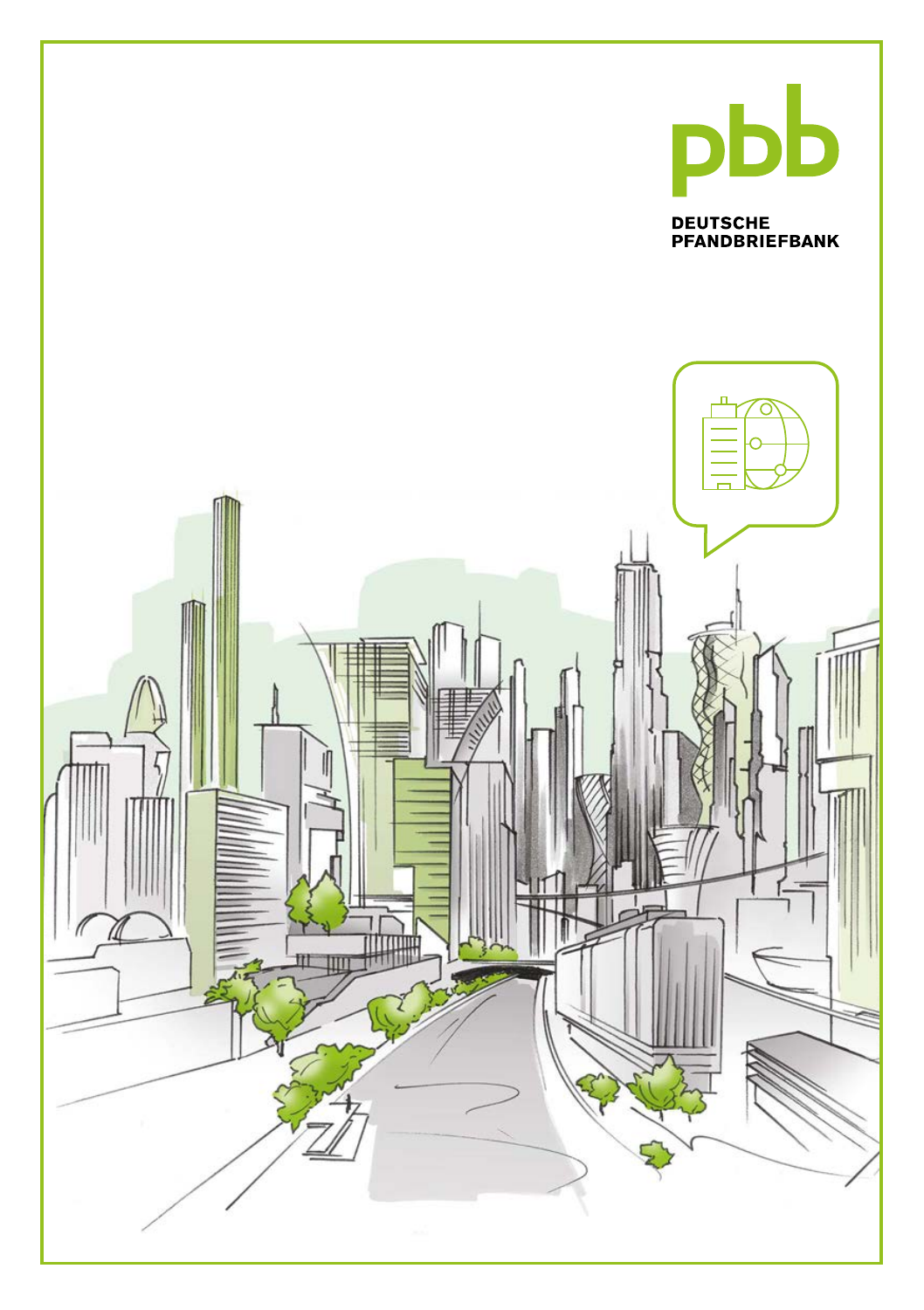## Locations pbb Deutsche Pfandbriefbank



pbb Deutsche Pfandbriefbank is a leading European specialist bank for public investment and real estate financing. The main funding instrument is the German Pfandbrief, of which the Bank is one of the largest providers on the market. pbb Deutsche Pfandbriefbank is active on markets in Germany, USA and other European countries.

The bank's primary target of new business development is professional Real Estate clients. Core asset classes financed include office, retail, residential and logistics/warehouse properties. The regional focus is on Germany, the UK, France, the Nordic Countries, countries in Central and Eastern Europe, Spain and other selected European countries, as well as USA.

As a specialised provider of financial services we are the first choice for professional real estate investors. Our clients benefit from our in-depth sector expertise and longterm knowledge of national and international real estate markets as well as an efficient business structure.

We have many years' experience in the distribution of real estate loans on the national and international bank and capital markets. As a result, we are able to offer complete solutions: arranging, structuring and underwriting of large volume financing. Our farreaching network in the mezzanine business area enables us to contact reliable partners and to source funding needs. Together with our long-standing partners, the bank also offers lending within the framework of co-arrangements and syndicated loans.

In public investment finance, our focus is also on Pfandbrief-eligible business: the bank is concentrating on european keymarkets and in particular on France. We support local authorities and their related entities – in particular PPP or similar contracts – by providing tailor-made solutions for their various investment projects in the areas of "Public Equipments", "Municipal and Residential Housing", "Utilities", "Essential Infrastructures" and "Health & Elderly Care".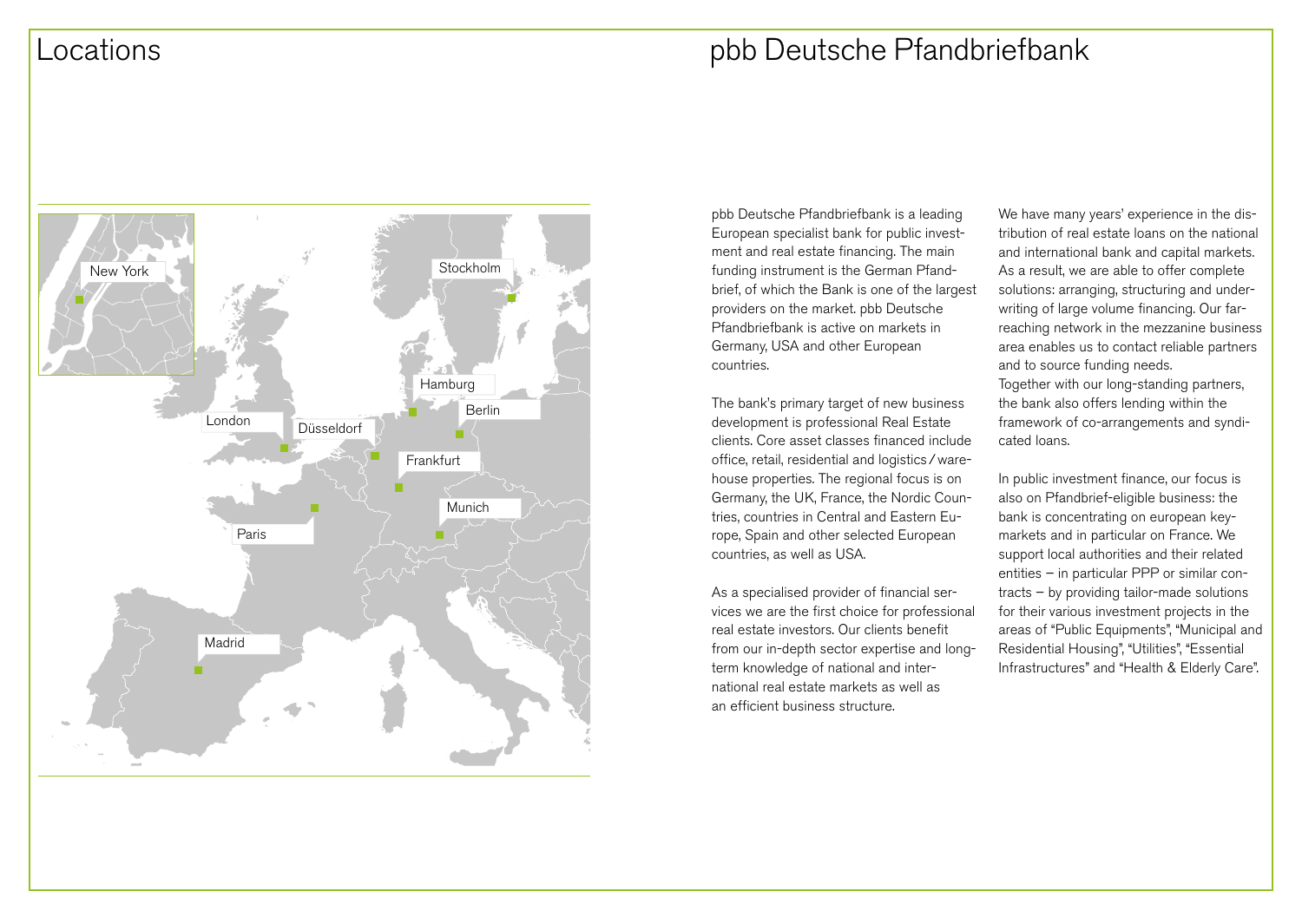# Products and Deals

| These include:<br>As a specialist lender for real estate and<br>public investment finance, pbb Deutsche<br>Investment loans<br>Pfandbriefbank remains committed to<br>offering clients tailored financial packages<br><b>Development loans</b><br>to suit their business requirements.<br>■ Acquisition bridge financing |                                                                                                         | ■ Multi-country portfolio investment loans<br>Short term warehousing facility             | We have a perceptive understanding of<br>the wide range of complex financial issues<br>facing our clients and offer comprehensive<br>ideas and solutions in all market conditions. |                                                                                                       | This understanding comes from our wealth<br>of experience compiled from in-depth<br>industry knowledge, local market insight<br>and execution expertise. |
|--------------------------------------------------------------------------------------------------------------------------------------------------------------------------------------------------------------------------------------------------------------------------------------------------------------------------|---------------------------------------------------------------------------------------------------------|-------------------------------------------------------------------------------------------|------------------------------------------------------------------------------------------------------------------------------------------------------------------------------------|-------------------------------------------------------------------------------------------------------|----------------------------------------------------------------------------------------------------------------------------------------------------------|
| Institutional Investment<br>Partners GmbH<br>ABC-Bogen Hamburg<br>$\epsilon$ 80 million                                                                                                                                                                                                                                  | Heimstaden Bostad AB<br>Residential Portfolio<br><b>Berlin</b><br>€ 139 million                         | <b>GARBE</b> Industrial<br><b>Real Estate</b><br>Logistics Portfolio<br>€ 380 million     | <b>DIC</b> Asset<br>Uptown Tower Munich<br>€ 276 million                                                                                                                           | Imfarr Beteiligungs GmbH<br>SN Beteiligungs<br>Holding AG<br><b>Highlight Towers</b><br>€ 500 million | Morgan Stanley<br>Real Estate Investing<br>Park Kolonnaden, Berlin<br>€ 92.5 million                                                                     |
| Acquisition Loan<br>Germany, March 2021                                                                                                                                                                                                                                                                                  | Investment Loan<br>Germany, March 2021                                                                  | Investment Loan<br>Club Deal - pbb as Arranger & Agent<br>Germany & Netherlands, May 2021 | Investment Loan<br>Club Deal - pbb as<br>Mandated Lead Arranger<br>Germany, June 2021                                                                                              | <b>Investment Loan</b><br>Club Deal - pbb as Co-Arranger<br>Germany, August 2021                      | Investment Loan<br>Germany, September 2021                                                                                                               |
| Ares & Sunrise<br><b>Real Estate</b><br>Logistics Portfolio<br>€ 115 million                                                                                                                                                                                                                                             | Crestyl Group<br>Dock In Office Park<br>Prague<br>€ 130 million                                         | PATRIZIA AG<br>PRS Edgbaston<br>£ 55 million                                              | Aurora Capital Associates<br><b>William Gottlieb</b><br><b>Real Estate</b><br>40 Tenth Avenue,<br>Manhattan, NY<br>\$290 million                                                   | HighBrook Investors<br>The Collection Portfolio<br>€ 160 million                                      |                                                                                                                                                          |
| Investment Loan<br>Poland, March 2021                                                                                                                                                                                                                                                                                    | Investment Loan<br>pbb as Joint Lead Arranger,<br>Facility & Security Agent<br>Czech Republic, May 2021 | Development Loan<br>United Kingdom, June 2021                                             | Investment Loan<br>pbb as Sole Arranger & Agent<br>USA, August 2021                                                                                                                | <b>Investment Loan</b><br>The Netherlands, December 2021                                              |                                                                                                                                                          |
| SCPI Accès Valeur Pierre<br><b>BNP Paribas REIM</b><br>Office Portfolio in Paris<br>€ 80 million                                                                                                                                                                                                                         | Groupama Gan REIM<br>Retail Portfolio<br>Rue de Rivoli, Paris<br>€ 22 million                           | <b>NREP</b><br>Logistics properties<br><b>SEK 492 million</b>                             | <b>UBS Switzerland</b><br>"Plaza Campus"<br>Logistics park in Zaragoza<br>$\epsilon$ 30 million                                                                                    |                                                                                                       |                                                                                                                                                          |
| Investment Loan<br>France, April 2021                                                                                                                                                                                                                                                                                    | Acquisition Loan<br>France, July 2021                                                                   | Investment & Development Loan<br>Sweden, November 2021                                    | <b>Investment Loan</b><br>Spain, May 2021                                                                                                                                          | D                                                                                                     |                                                                                                                                                          |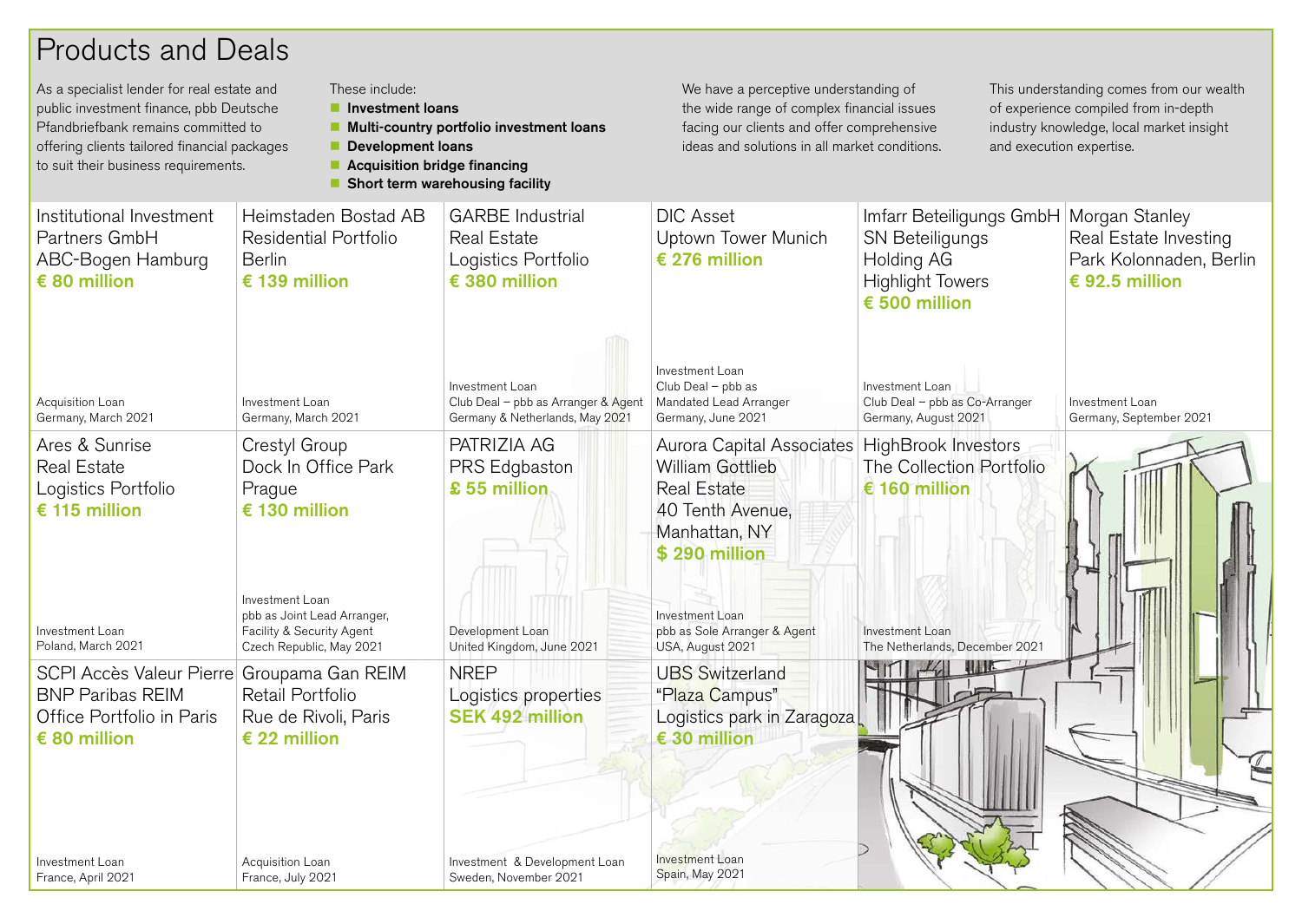## Contacts

Real Estate Finance Public Investment Finance

Thomas Köntgen Deputy CEO +49 89 2880 28715

Real Estate Finance Germany

Gerhard Meitinger +49 89 2880 16100 gerhard.meitinger@pfandbriefbank.com

Region South Dirk Jakubiak +49 89 2880 11188 dirk.jakubiak@pfandbriefbank.com

Region Central Peter Miller +49 6196 9727 153 peter.miller@pfandbriefbank.com

Region North-East Martin Gimber +49 30 992 7376 21 martin.gimber@pfandbriefbank.com

#### Region North Andreas Wärner

+49 40 3688 11414 andreas.waerner@pfandbriefbank.com

#### Region West

Michael Schmidt-Russnak +49 211 545 548 10 michael.schmidt-russnak@ pfandbriefbank.com

#### Institutional &

Private Equity Clients Markus Wehnelt +49 89 2880 11007 markus.wehnelt@pfandbriefbank.com

#### Analysis & Underwriting

Peter Herberger +49 89 2880 10123 peter.herberger@pfandbriefbank.com

### Real Estate Finance Continental Europe West

Norbert Müller +32 478 460 261 norbert.mueller@pfandbriefbank.com

France Philippe Duvergne +33 1 5305 7424 philippe.duvergne@pfandbriefbank.com

Nordic Tomas Coldor +46 8 440 10 63 tomas.coldor@pfandbriefbank.com

Benelux Leon Karens +44 20 7743 7703 leon.karens@pfandbriefbank.com

Analysis & Underwriting Norbert Müller +32 478 460 261 norbert.mueller@pfandbriefbank.com Real Estate Finance International, UK, CFF & USA Loan Markets

Charles Balch +44 20 7743 7739 charles.balch@pfandbriefbank.com

#### International Clients

Dr. Walter Hampel +49 89 2880 28240 walter.hampel@pfandbriefbank.com

Frank Steffen (Germany) +49 89 2880 10882 frank.steffen@pfandbriefbank.com

Olivier Katan (France) +33 1 5305 7433 olivier.katan@pfandbriefbank.com

### UK

Michael Kenney +44 20 7743 7734 michael.kenney@pfandbriefbank.com

#### **CEE**

Dr. Walter Hampel +49 89 2880 28240 walter.hampel@pfandbriefbank.com

Dieter Knittel +49 89 2880 28270 dieter.knittel@pfandbriefbank.com

#### **Spain**

Alicia Alvarez +34 91 349 3219 alicia.alvarez@pfandbriefbank.com

#### USA

David McNeill +1 212 333 2699 david.mcneill@pfandbriefbank.com

#### Analysis & Underwriting

Nigel Buxton +44 20 7743 7651 nigel.buxton@pfandbriefbank.com

Andreas Wuermeling +49 89 2880 10074 andreas.wuermeling@ pfandbriefbank.com

#### Agency Desk

Georg Wobbe +49 89 2880 11025 georg.wobbe@pfandbriefbank.com

#### Institutional Loan Markets

Anke Sonnenburg +49 89 2880 10914 anke.sonnenburg@ pfandbriefbank.com